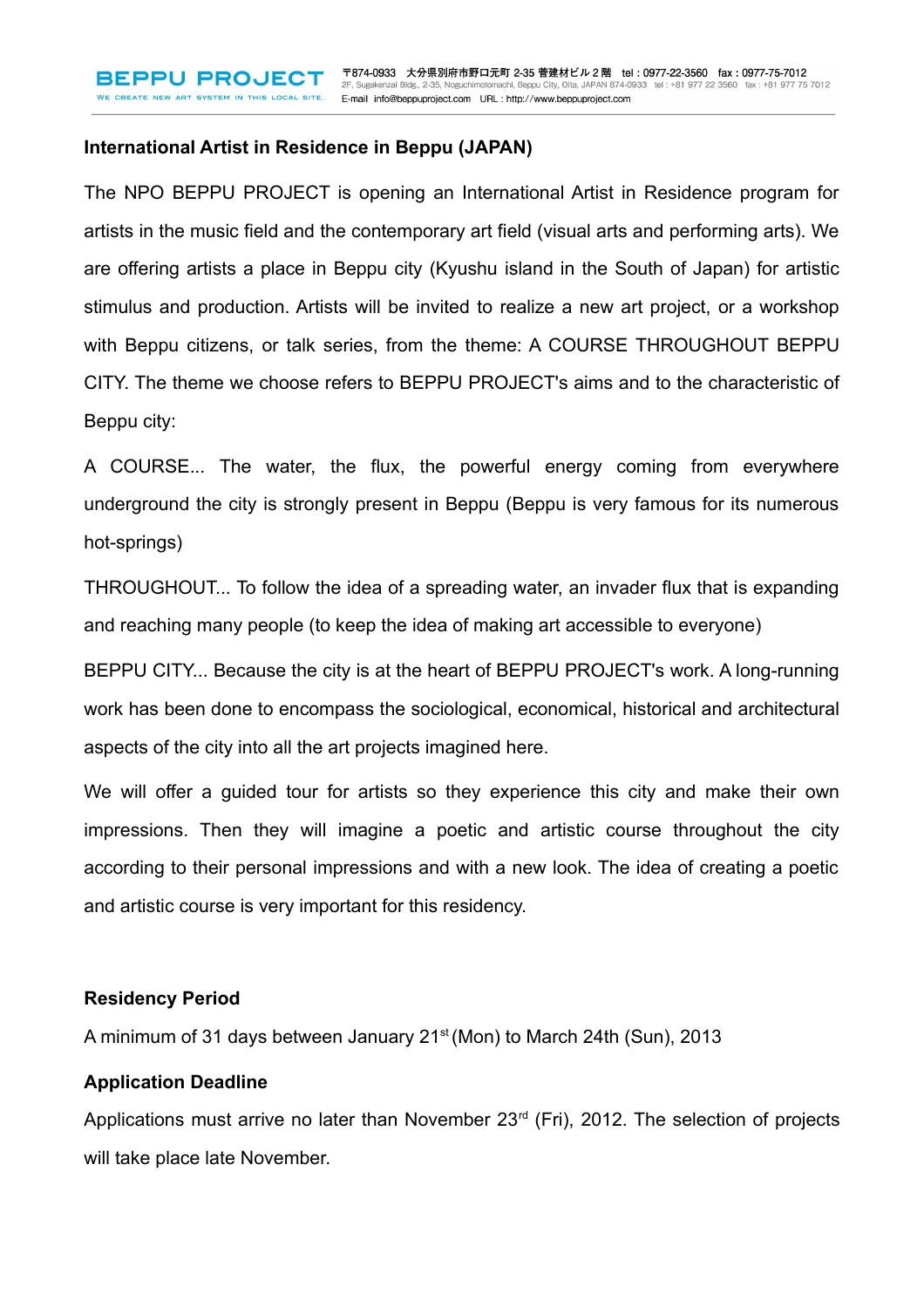**Support (Important: Indicated amounts are the same for one person as for one group)**

Artistic fee (300,000 JPY),

Project production allowance (to be determined according to the project but within a limit of 700,000 JPY),

Space for work (please note that the space availability will be discussed after the selection),

Exhibition or performance venue (please note that the available and possible spaces will be discussed after the selection),

Per diem (3,000 JPY per day),

Round-trip flight cost (from the nearest airports for both, your location and Beppu. Please note that we may not cover the travelling costs for all the participants. It depends on the number of people travelling),

Accommodation during the residency period (we have traditional Japanese housing without shower but public bath. If you prefer western-style housing, we may ask you to participate for the cost depending on the length of your stay and how many people are part of your group).

## **Conditions of participation**

Reside outside of Japan and be a citizen of a country other than Japan,

Be able to speak either English or Japanese well enough to communicate,

Be able to free themselves from other professional activities during the period of the residency,

Show evidence of previous work and of an artistic career that is already significantly developed or that is just starting to develop,

While the timeframes and deliverables of the residency are flexible, the residency will involve a public component, which must include an exhibition/performance of new art work OR a workshop with Beppu citizens OR a talk series.